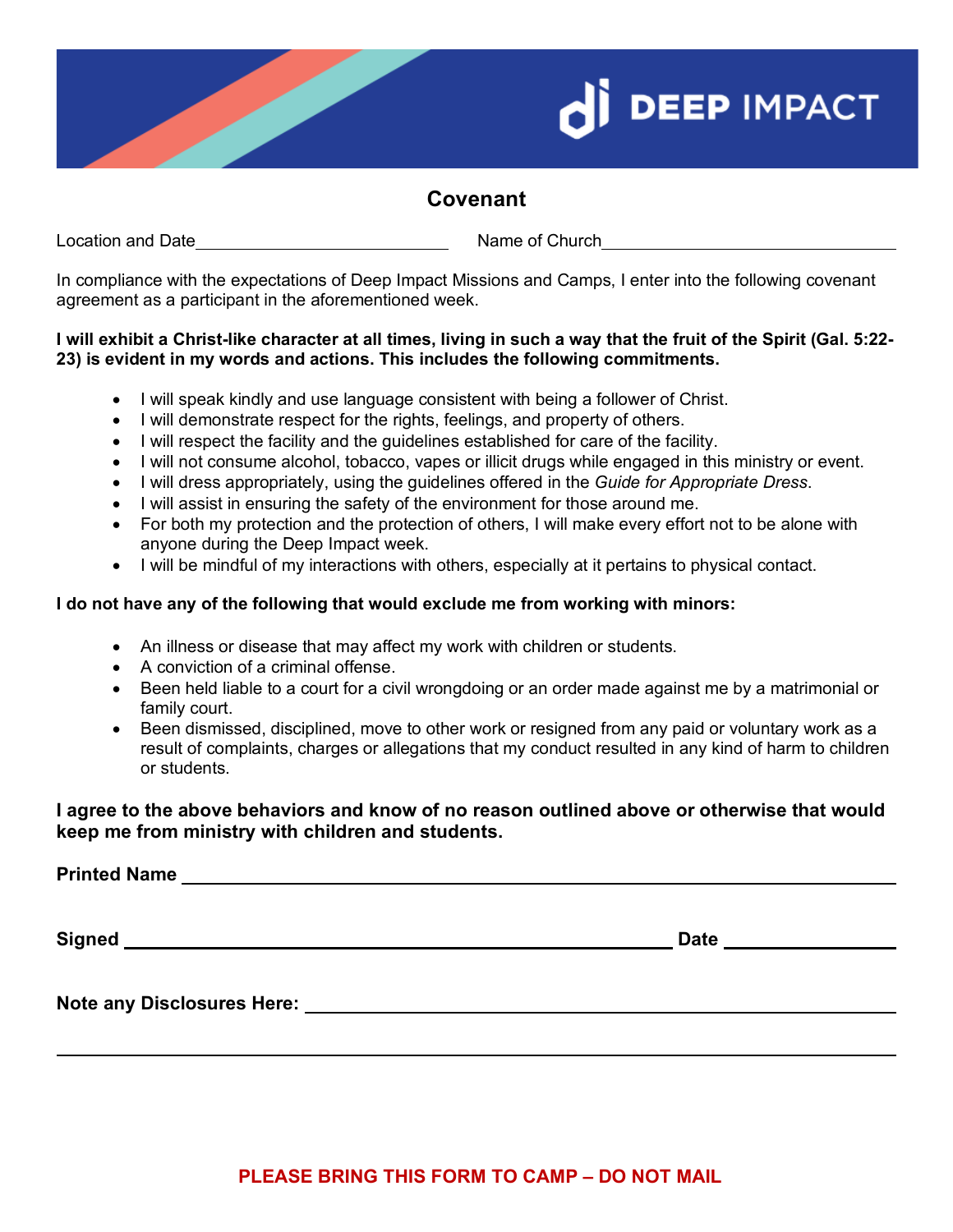



## **Medical Form**

| <b>MEDICAL PROFILE</b>                                                                                                                                                                                                                                                                                                                                            |                                                                                     | Poor<br>$\mathcal{L}^{\text{max}}$ and $\mathcal{L}^{\text{max}}$ |  |
|-------------------------------------------------------------------------------------------------------------------------------------------------------------------------------------------------------------------------------------------------------------------------------------------------------------------------------------------------------------------|-------------------------------------------------------------------------------------|-------------------------------------------------------------------|--|
|                                                                                                                                                                                                                                                                                                                                                                   |                                                                                     |                                                                   |  |
|                                                                                                                                                                                                                                                                                                                                                                   |                                                                                     |                                                                   |  |
| List any medications you are currently taking. Letter and the control of the control of the control of the control of the control of the control of the control of the control of the control of the control of the control of                                                                                                                                    |                                                                                     |                                                                   |  |
|                                                                                                                                                                                                                                                                                                                                                                   |                                                                                     |                                                                   |  |
|                                                                                                                                                                                                                                                                                                                                                                   |                                                                                     |                                                                   |  |
| Check childhood diseases: CHICKEN POX MEASLES MUMPS WHOOPING COUGH OTHER<br>Date Of Tetanus Immunization: \[\squire{\infty\infty\infty\infty\infty\infty\infty\infty\infty\infty\infty\infty\infty\infty\infty\infty\infty\infty\infty\infty\infty\infty\infty\infty\infty\infty\infty\infty\infty\infty\i                                                        |                                                                                     |                                                                   |  |
|                                                                                                                                                                                                                                                                                                                                                                   |                                                                                     |                                                                   |  |
| <b>INSURANCE INFORMATION</b>                                                                                                                                                                                                                                                                                                                                      |                                                                                     |                                                                   |  |
|                                                                                                                                                                                                                                                                                                                                                                   |                                                                                     |                                                                   |  |
|                                                                                                                                                                                                                                                                                                                                                                   |                                                                                     |                                                                   |  |
|                                                                                                                                                                                                                                                                                                                                                                   | WORK PHONE NUMBER (Comparently Comparently Comparently CONTACT NUMBER (2) Processes |                                                                   |  |
| PERMISSION TO TREAT AND PHOTO/VIDEO NOTICE                                                                                                                                                                                                                                                                                                                        |                                                                                     |                                                                   |  |
| My permission is granted for the DEEP IMPACT STAFF, CHURCH OFFICIAL, or ADULT present or in charge to obtain<br>necessary medical attention in case of sickness or injury to my camper. I also understand that as a participant, my child<br>required to probabilities to considerate the property of DEED IMDACT comparabilities and these plates bidess ment be |                                                                                     |                                                                   |  |

may be photographed or videotaped during the normal DEEP IMPACT camp activities and these photos/videos may be used in promotional materials. I, the undersigned, do hereby verify that the above information is correct and I do hereby release and forever discharge all sponsors, the Baptist State Convention of North Carolina and their employees and North Carolina Baptist Men/Baptists on Mission from any and all claims, demands, actions or cause of action, past, present, or future arising out of any damage or injury while employed by or participating in DEEP IMPACT. Please complete and sign below (students under 18 years of age requires parent/custodial signature) Participants Signature **Material Contract of the Contract of Contract Contract Oriental Contract Oriental Contract Oriental Contract Oriental Contract Oriental Contract Oriental Contract Oriental Contract Oriental Contract** Parent/Custodial Signature Date / /

Parent/Custodial Name (print)

**PLEASE BRING (2) COPIES OF THIS FORM TO CAMP – DO NOT MAIL**